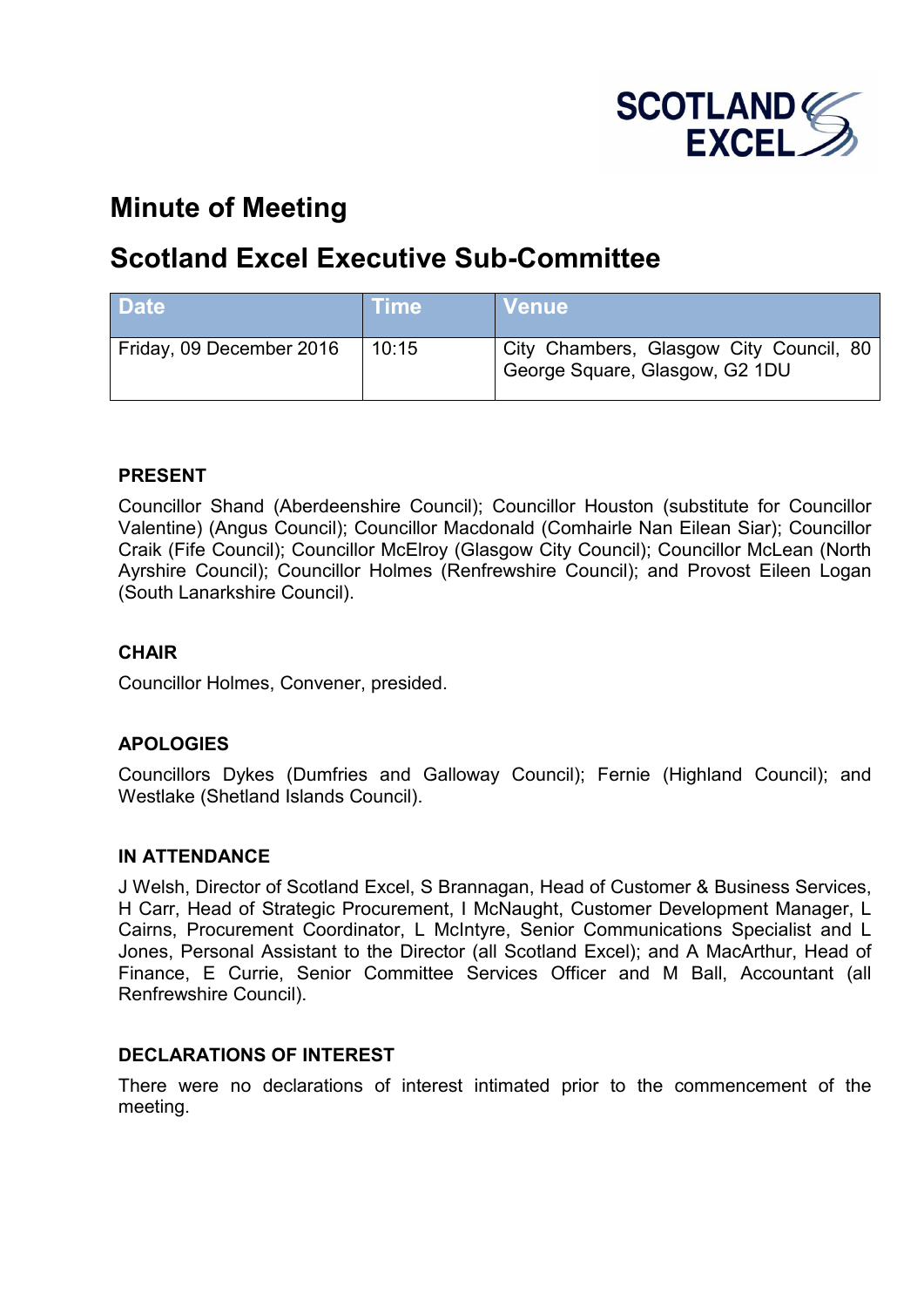### 1 **REVENUE BUDGET MONITORING REPORT**

There was submitted a joint revenue budget monitoring report by the Treasurer and the Director of Scotland Excel for the period 1 April to 11 November 2016.

**DECIDED:** That the report be noted.

#### **SEDERUNT**

Provost Logan and Councillor McElroy entered the meeting during consideration of the following item of business.

### 2 **CONTRACT FOR APPROVAL - SUPPLY AND DELIVERY OF VEHICLE PARTS**

There was submitted a report by the Director of Scotland Excel relative to the proposed renewal framework for the supply and delivery of vehicle parts which would operate from 1 January 2017 to 31 December 2020.

The report intimated that the framework would provide councils and participating bodies with a mechanism to procure a wide range of vehicle parts, windscreen replacement, workshop consumables, auto electrics and hydraulics covering the varied fleet mix across councils incorporating cars and light vans up to 44 tonne refuse collection vehicles and other specialist heavy vehicles.

The framework had been split into seven lots as detailed in table 1 in the report. This lotting strategy had been designed to more closely align the requirements of councils and continued to maximise opportunities for small and medium-sized enterprises (SMEs) and the SME status for each bidder was detailed in Appendix 2 to the report.

Appendix 1 to the report detailed the participation, spend and savings summary of the 29 councils participating in the framework. It was noted that Tayside Contracts would also be participating in the framework.

The framework had been advertised at £7.25 million per annum and 37 tender responses had been received. Based on the criteria and scoring methodology set out in the tender document, a full evaluation of the compliant offers received had been completed and Appendix 3 to the report detailed the scores relative to each bidder.

Based on the evaluation undertaken and in line with the criteria and weightings detailed in the report it was recommended that a multi-supplier framework agreement be awarded to 33 suppliers across the seven lots as detailed in Appendix 3 to the report.

**DECIDED:** That the award of the framework agreement, as detailed in Appendix 3 to the report, be approved.

# 3 **REQUEST FOR ASSOCIATE MEMBERSHIP OF SCOTLAND EXCEL BY HISTORIC ENVIRONMENT SCOTLAND**

There was submitted a report by the Director of Scotland Excel indicating that Historic Environment Scotland had submitted an application to become an associate member of Scotland Excel.